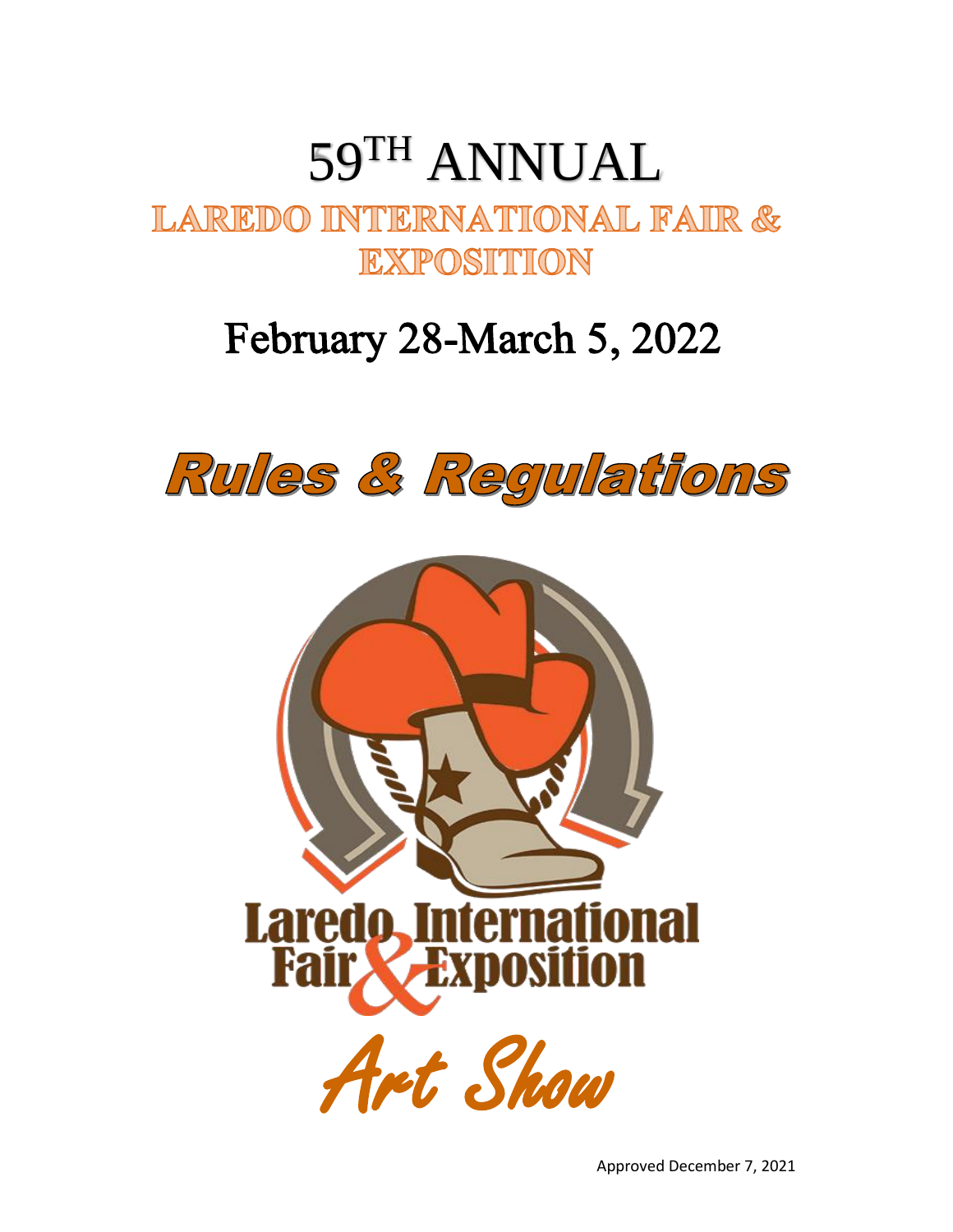#### **ART SHOW - GENERAL RULES**

#### **1. COMPETITION**

Competition is open to any Elementary, Middle or High School student who is actively enrolled and in good standing of a 4-H, FFA, or Art class or Art club of a school system that competes at L.I.F.E. Exhibitor(s) must have individually or with the members of the club/chapter built the project(s) in Webb County in accordance to the rules and regulations set by the Laredo International Fair & Exposition.

#### **2. SCHOOL STATUS & ELIGIBILITY FORM**

Students who have graduated, dropped out of school, are enrolled in a Disciplinary Alternative Education Program (DAEP) or a Justice Juvenile Alternative Education Program (JJAEP), or are not enrolled in school in Webb County are ineligible to participate.

In accordance with Texas Education Agency and local public school board policies, L.I.F.E. will require all 4-H and FFA exhibitors to submit a house bill 72 **form/eligibility form by February 11, 2022**. Form must be submitted to the L.I.F.E. office by CEA/AST on or before ANY EXHIBITOR THAT DOES NOT SUBMIT FORM BY DEADLINE WILL BE DISQUALIFIED FROM PARTICIPATING IN ANY L.I.F.E. ACTIVITIES. 4-H House bill 72 form does need to be turned in to Extension and L.I.F.E.

### **3. LIMIT OF ENTRIES**

**3.1** Enter a total of two exhibits

**3.2** Show only two exhibits which include Livestock, Poultry, Rabbits, Welding/Woodworks, Baking/Canning/Sewing, or Art.

**3.3** Sell only one project.

#### **4. EXHIBITORS**

Exhibitors in the Art competition will be divided into the following grade levels:

| Elementary         | $3rd - 5th$ grade  |
|--------------------|--------------------|
| Middle School      | $6th - 8th$ grade  |
| <b>High School</b> | $9th - 12th$ grade |

- **5. SALE FEE: A sale commission not to exceed 5% will be withheld from each exhibitor on all projects. This amount will be determined and voted on by the L.I.F.E. Board at the meeting during which the fair budget is determined.**
- **6. THANK YOU LETTERS**: All Thank you letters must be submitted to L.I.F.E. office by the second Friday in May (**May 13, 2022**). Late submissions will be accepted after the deadline through the second Friday in June (**June 10, 2022**); and a 10% late fee will be assessed. After this time, Exhibitor forfeits all funds and funds will be allotted for LI.F.E. scholarship fund.
- **7. ENTRY FEE** An entry fee must be paid with an entry card and delivered by the County Extension Agent (CEA), Agriculture Science Teacher (AST), Art teacher or Art club Sponsor. Entry fees must be paid by Cashier's Check, Postal Money Order, School District Check, or 4-H Club Check. Cash or Personal, Family or Business Checks will not be accepted.

| <b>Division</b>       | Fee     |
|-----------------------|---------|
| <b>Art Elementary</b> | \$30.00 |
| Art Middle School     | \$30.00 |
| Art High School       | \$30.00 |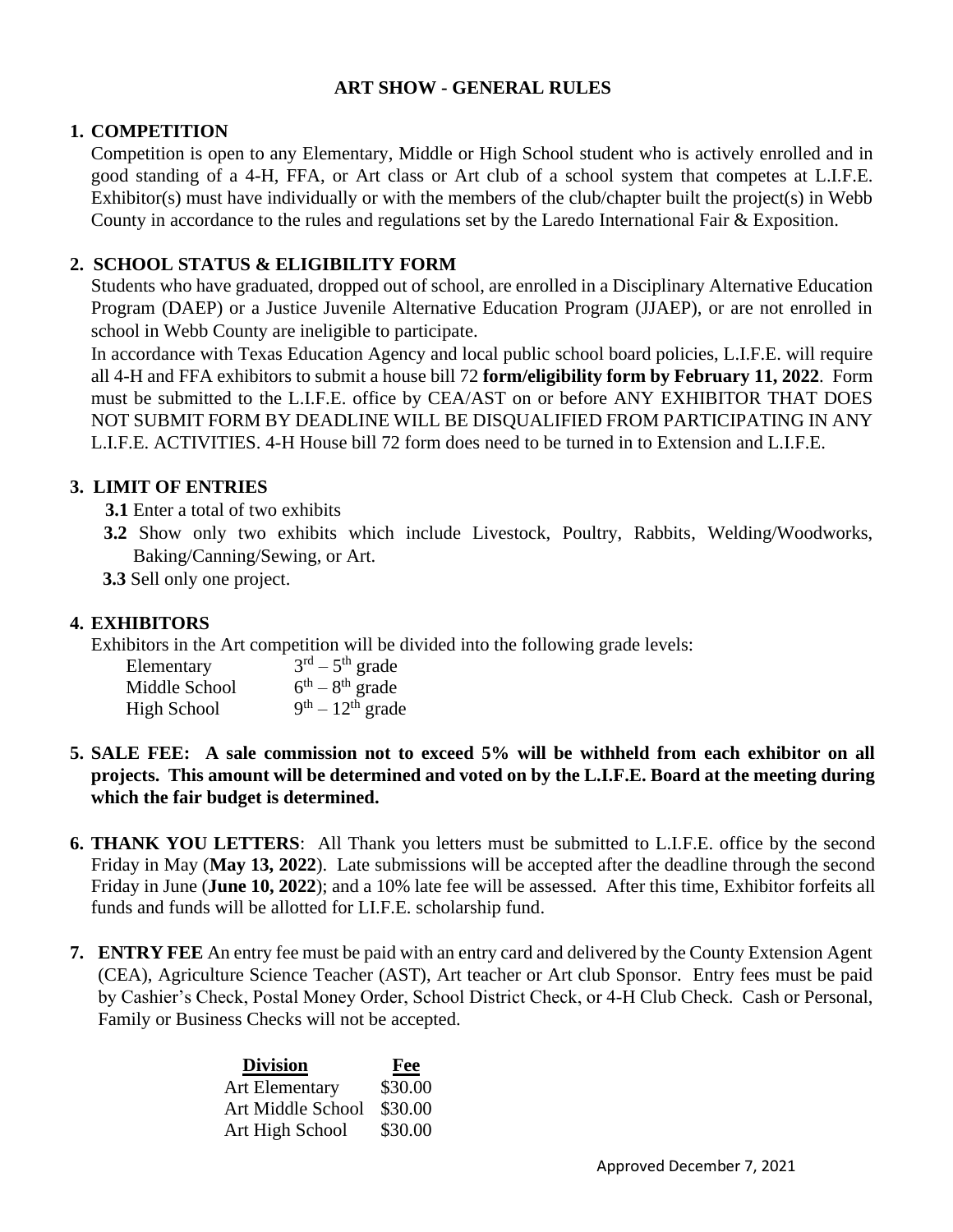- **8. ENTRY CLOSING DATE** All entry cards and fee must be at the L.I.F.E. office by 5:00pm on or before Friday February 11, 2022.
- **9. ENTRY CARDS** The entry card must have the name of the exhibitor, name of 4-H Club, FFA Chapter, or school, Signature of Art sponsor, 4-H Club or FFA Chapter sponsor, and Signature of Parent/Guardian. **Please note exhibitor must complete all sections of entry card to qualify. If exhibitor does not want to sell project, it must be noted on identification form.**
- **10. Drop off of Art Projects will be on Saturday, February 26, 2022 from 10:00am-2:00pm outside the L.I.F.E. Office. It will be a drive by and drop off.**
- **11. Overall Art Grand Champion will receive a \$600 prize and the Overall Art Reserve Grand Champion will receive a \$400 prize. The overall Art Grand Champion and overall Art Reserve Grand Champion will also be allowed to sell in the online Silent Auction.**

#### **12. SILENT AUCTION**

Art Projects placing 1<sup>st</sup>-8<sup>th</sup> (meeting selling criteria) will be sold through an Online Silent Auction **from March 1, 2022- March 5, 2022.**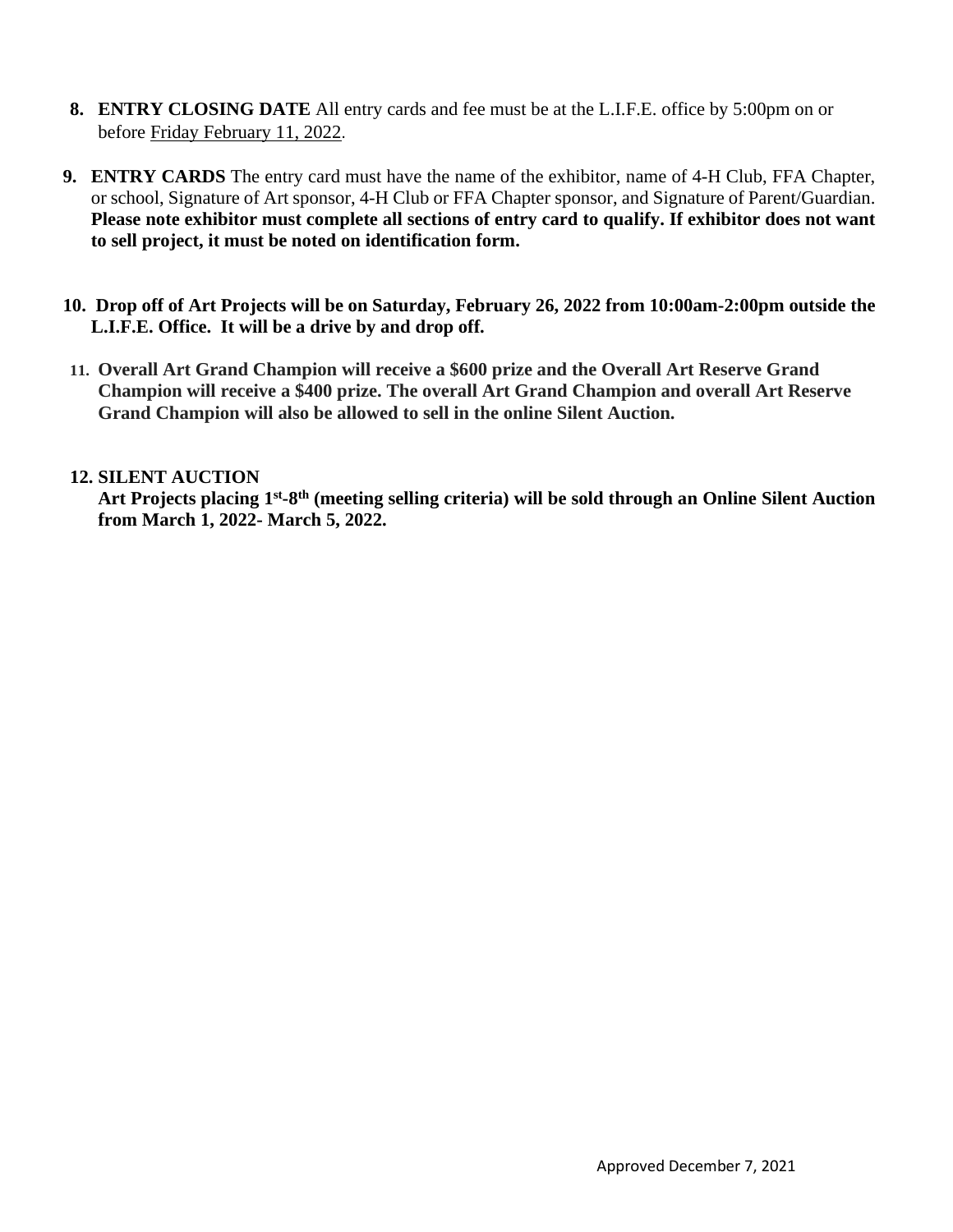# **ART SHOW SPECIAL RULES**

#### **ART CATEGORIES:**

#### **Elementary**

- **1. Drawing** Black and White
- **2. Drawing** Color

# **Middle School**

- **1. Drawing** Black and White
- **2. Drawing** Color
- **3. Paintings** Acrylics, oil, tempera, etc.
- **4. Mixed media**  Collage, graphics, etc.
- **5. Digital Graphics**
- **6. 3-D Sculpture** (not to exceed 3 ft.)

# **High School**

- **1. Drawing** Black and White
- **2. Drawing** Color
- **3. Paintings** Acrylics, oil, tempera, etc.
- **4. Mixed media** collage, graphics, etc.
- **5. Digital Graphics**
- **6. 3-D sculpture** (not to exceed 3 ft.)

#### **RULES**

- 1. All Art entries must be produced by the exhibitor.
- 2. An entry that does not qualify under a category will not be accepted.
- 3. No plagiarized items (no cartoons, cd covers, copied/traced artwork, online replicas, etc.)
- 4. Unacceptable entries: satanic or violent art, nudes and inappropriate clothing or lack thereof, items with profanity or lewd nature, gang symbols or themes.
- 5. Artwork should not exceed 2 feet, sculptures should not exceed 3 feet.
- 6. No frames allowed
- 7. Exhibitors are limited to 1 entry per category, not exceeding 2 total entries at L.I.F.E.
- 8. Art entries must be delivered to the drive by and drop off area outside the L.I.F.E. Office on Saturday, February 26, 2022 between 10:00a.m.-2:00p.m. **No late entries will be accepted. Set up would be on Monday, February 28, 2022. No late entries will be accepted.**
- 9. Judging of the Art entries will be by category and age group and will be held Monday-February 28, 2022.
- 10. Art Projects placing Grand Champion, Reserve Champion and  $1<sup>st</sup>$ -8<sup>th</sup> (meeting selling **criteria) will be sold through an Online Silent Auction from March 1, 2022- March 5, 2022.**
- 11. Banner will be awarded to Grand Champion & Reserve Grand Champion. Ribbons will be awarded to Art Projects placing 1<sup>st</sup>-8<sup>th</sup> place in each category.
- 12. Winners will be announced on L.I.F.E. Social media platforms and L.I.F.E. Website. Ribbons will be disseminated to the Art sponsor, 4-H Club or FFA Chapter sponsor for distribution.
- 13. Artwork Identification- Participant must fill out a L.I.F.E. visual art identification form provided in registration packet and taped on the back-left side of the Artwork **and include a minimum reserve dollar amount for their entry**